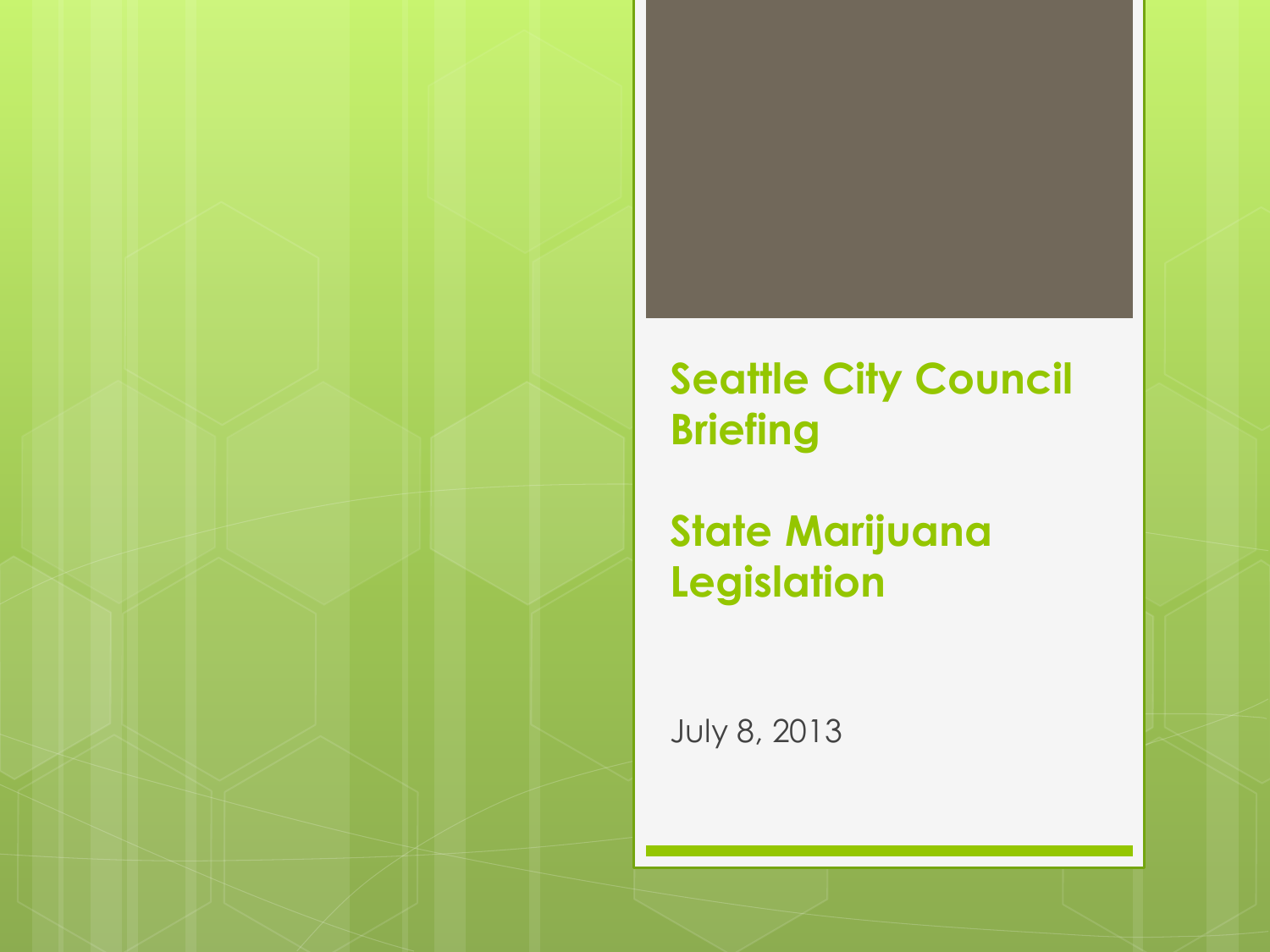# WSLCB Timeline

 **August 6-8** Public hearing on draft rules; **August 14** Board adopts rules; **September 16** Effective date for rules; and **September 16** WSLCB begins accepting applications for all license types. **December 1**  Rules are complete (as mandated by law). Begin issuing Producer, Processor and Retail licenses to qualified applicants. **Recreational retail market is anticipated to come into existence in early spring 2014**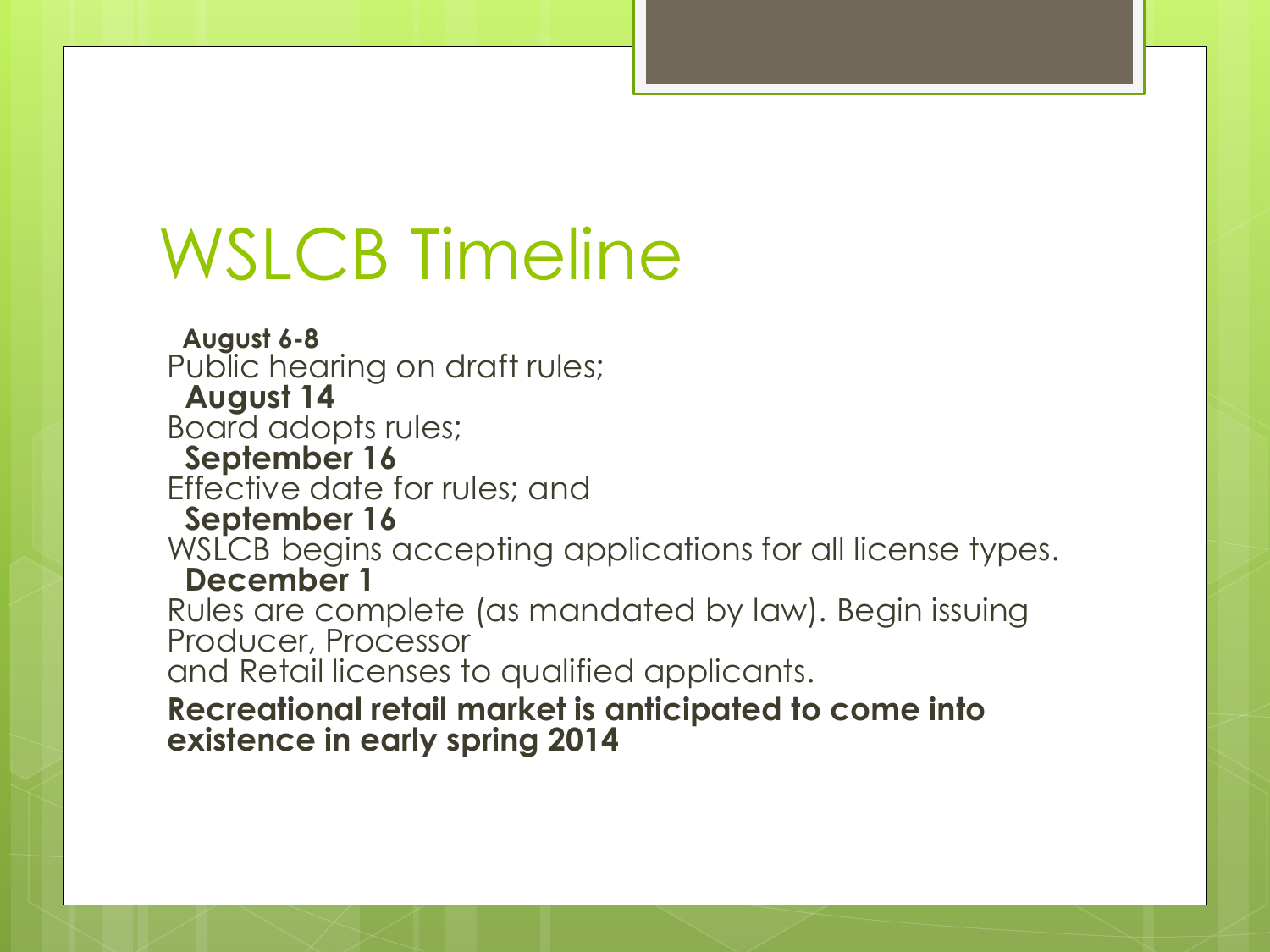## Top 10 Rule Changes

- o1. Allowed outdoor grows 2. Added childproof packaging 3. Shortened hours of operations 4. Allowed outside mothering plants for the first 15 days of a license 5. Strengthened advertising
	- restrictions to restrict ads that may appeal to youth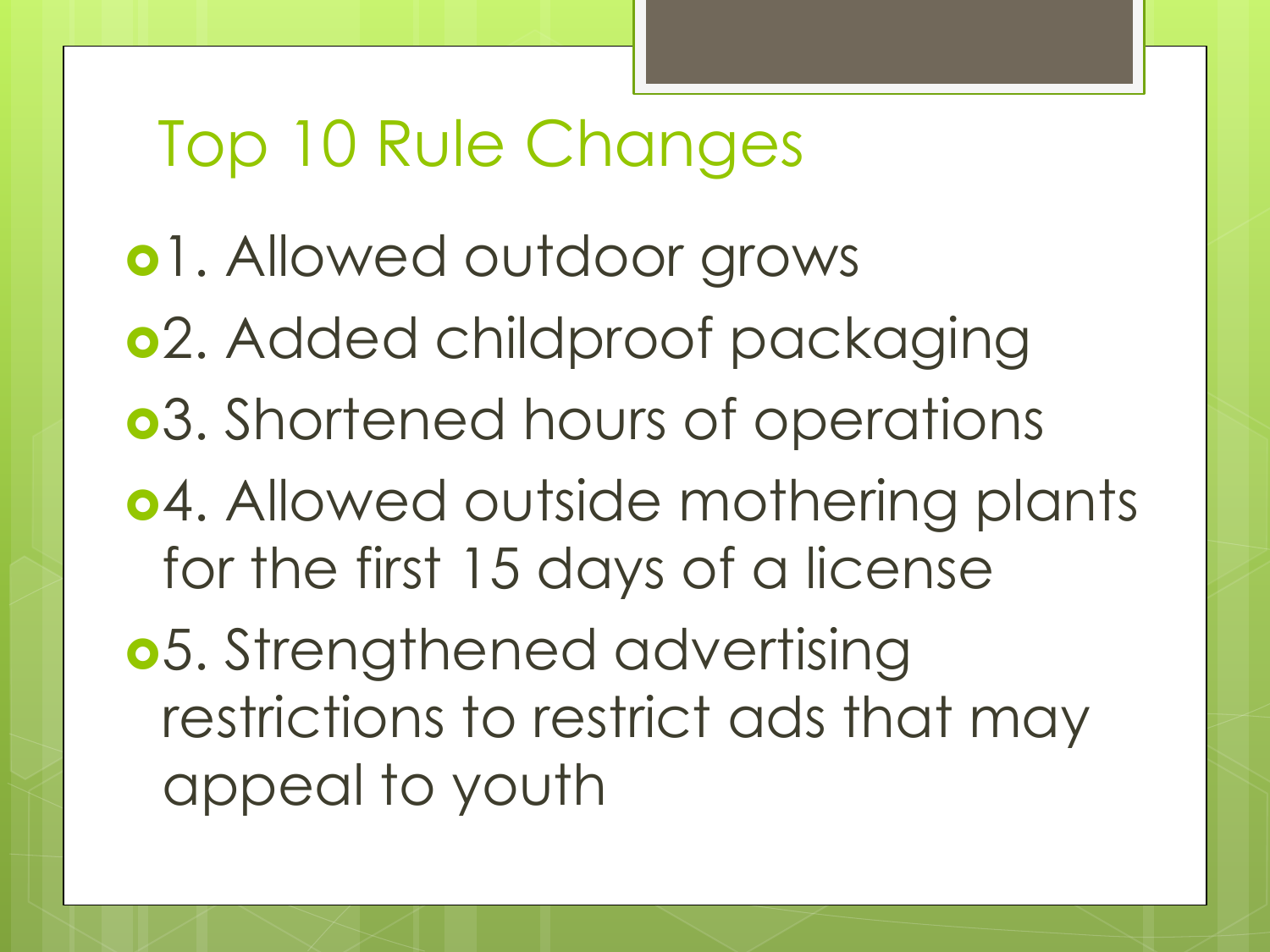- 6. Tightened definitions (child care center, financier, library, member)
- 7. Removed landlord affidavit requirement
- o 8. Added retail location process
- 9. Added minimum pixels requirement for camera resolutions in surveillance system
- **o** 10. Allowed free samples of useable marijuana by producers or processors for negotiating a sale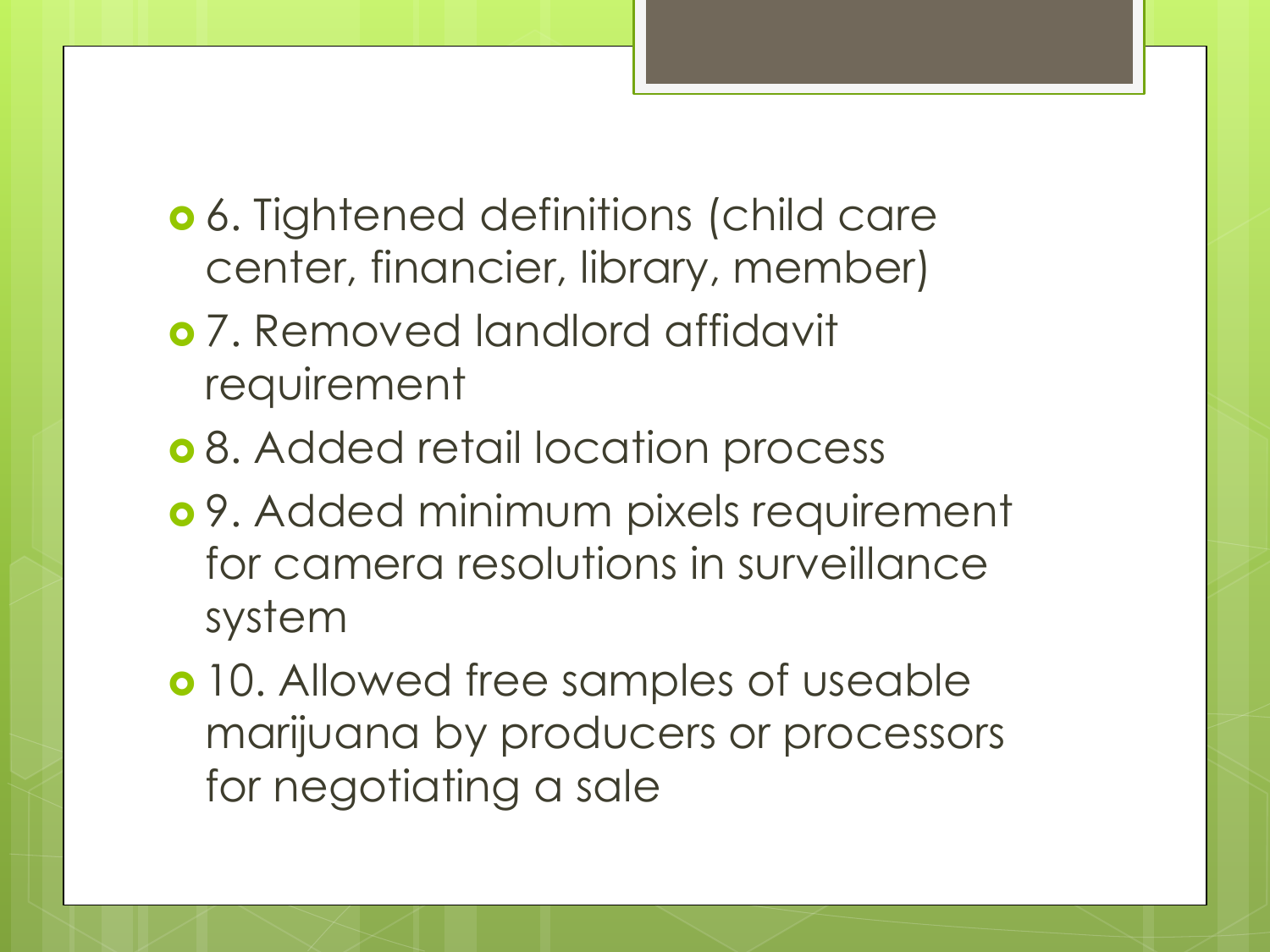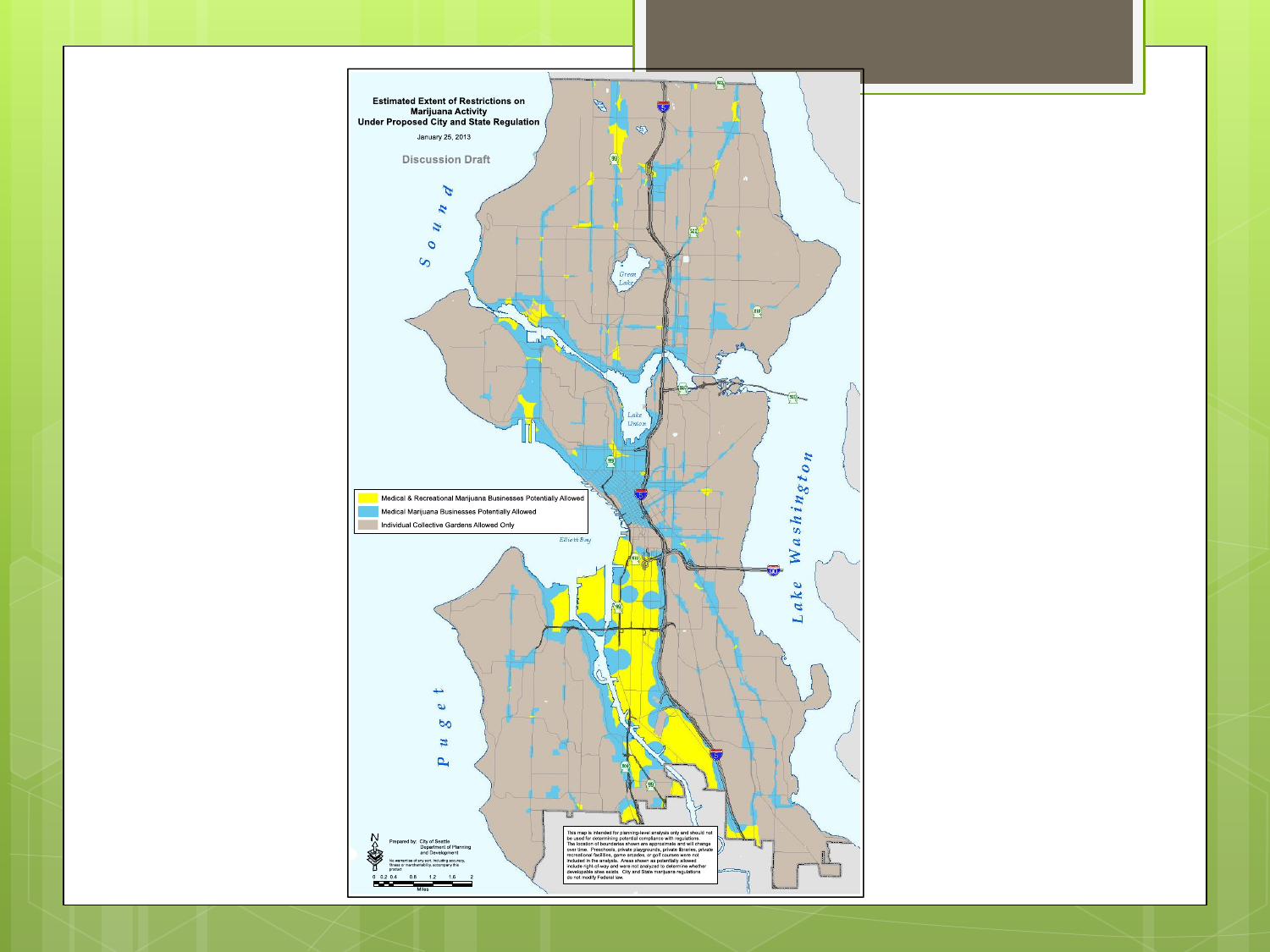#### WA Legislature passed this budget proviso language re: medical marijuana on June 27. 2013

- **o** The liquor control board must work with the department of health and the department of revenue to develop recommendations for the legislature regarding the interaction of medical marijuana regulations and the provisions of Initiative Measure No. 502. At a minimum, the recommendations must include provisions addressing the following:
- **o** (i) Age limits;
- **o** (ii) Authorizing requirements for medical marijuana;
- **o** (iii) Regulations regarding health care professionals;
- **o** (iv) Collective gardens;
- **o** (v) Possession amounts;
- **o** (vi) Location requirements;
- (vii) Requirements for medical marijuana producing, processing, and retail licensing;
- (viii) Taxation of medical marijuana in relation to recreational marijuana; and (ix) The state agency that should be the regulatory body for medical cannabis.
- (b) The board must submit its recommendations to the appropriate committees of the legislature by January 1, 2014.